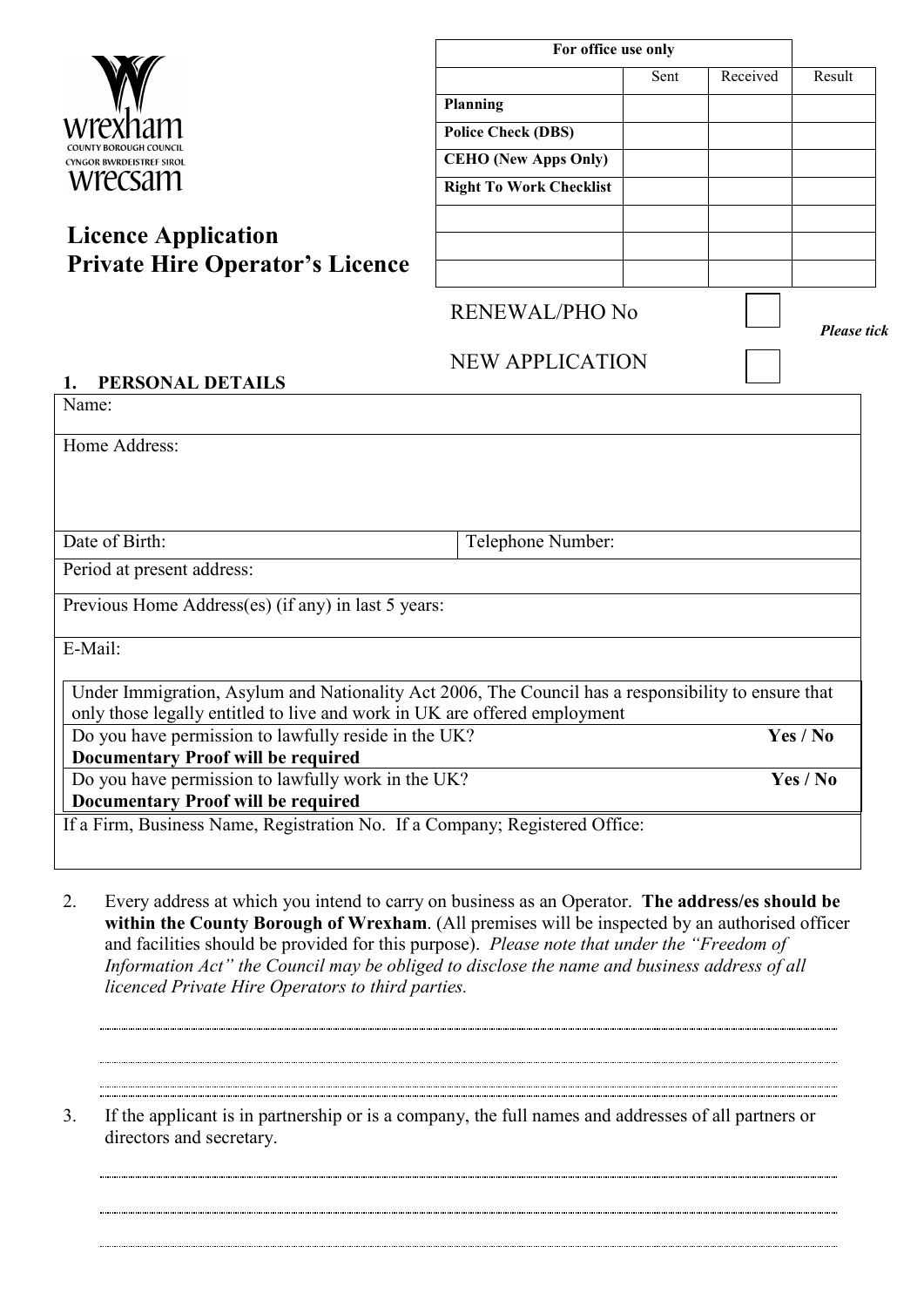| 4. |    | Do you hold:                                          |        | Licence No. |
|----|----|-------------------------------------------------------|--------|-------------|
|    | a) | A current WCBC Hackney Carriage Drivers Licence?      | Yes/No |             |
|    | b) | A current WCBC Private Hire Drivers Licence?          | Yes/No |             |
|    | C) | A current WCBC Hackney Carriage Vehicle Licence?      | Yes/No |             |
|    | d) | A current WCBC Private Hire Vehicle Licence?          | Yes/No |             |
|    | e) | A current Operator's Licence from any other Authority | Yes/No |             |
|    |    | (Name of other Authority)                             |        |             |

*Private Hire Operators are required to submit a "Basic Disclosure" with each application for a Private Hire Operators Licence, before the application can be processed.* 

- 5. a) Has any person or company named in 1 and 3 above ever applied for an Operator's Licence before?
	- b) If Yes, when and where did you apply?
- 6. a) Has any person or company named in 1 and 3 above ever been refused a Licence concerned with Hackney Carriage or Private Hire or had any such Licence suspended or revoked?
	- b) If Yes, please give details including this Authority and date.(Refer to Licensing Enforcement)

7. What trade, business or profession has each person or company named in 1 and 3 above carried on for the previous 5 years immediately prior to applying for this Licence? Include names of firms and addresses.

- 8. a) Do you have or intend to have radiophones fitted in the vehicle(s) you operate?
	- b) If yes, address where radio facilities will be provided:
- 9. Do you have or intend to have a waiting room at the premises mentioned in 2 above for members of the public?

10. How many telephone lines do you have at each of the premises in 2 above which are available for public bookings? Please state the telephone numbers.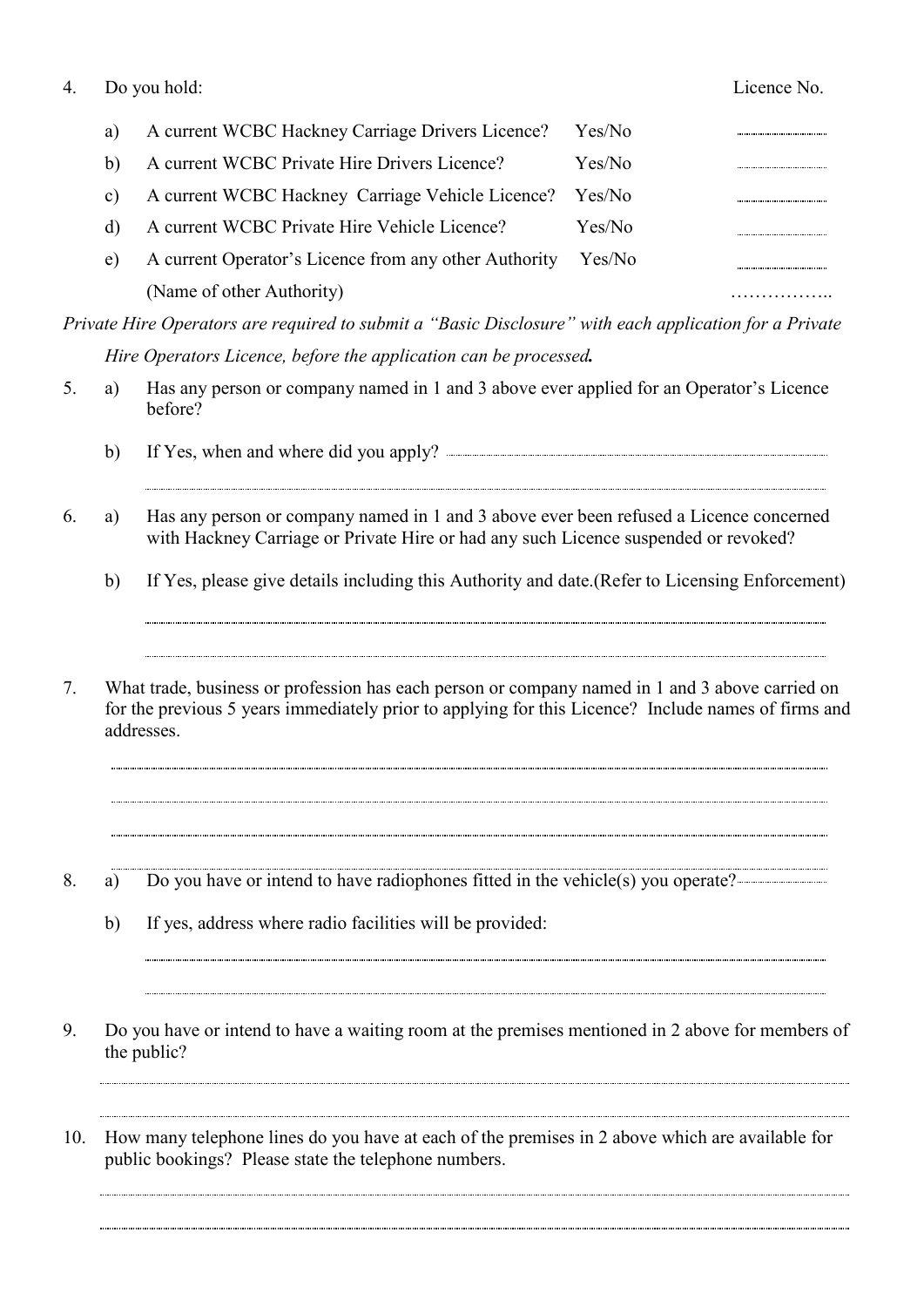- 11. How many private hire vehicles do you intend to operate from the premises in 2 above? (State minimum and maximum estimate)
- 12. a) Do all the premises mentioned in 2 above have Current Planning Permission for use as a Private Hire Business? **If the premises do not have Planning Permission you will need to make a separate application to the Planning Department**. *(Proof of Planning Permission*  will be required before your licence is granted and conditions of the planning authority may *be attached to the licence).* 
	- b) If no. which premises do not have such permission?
- 13. The question below relates to offences of any nature and not only those connected with motoring. (N.B. Convictions for which the rehabilitation period applicable under the Rehabilitation of Offenders Act, 1974 has expired, will be disregarded in determining your fitness to hold a licence – such convictions need not be declared).
	- a) Have you been convicted of any Criminal Offence or had an official Police Caution? All offences other than those which are 'spent' under the Rehabilitation of Offenders Act, 1974 as amended must be declared.

 b) If yes, give particulars of all the occasions within the last ten years on which you have been convicted and either sentenced to imprisonment or fined or placed on probation, or conditionally discharged. If necessary continue on a separate sheet of paper.

| Date | <b>Offence</b> | <b>Description and Place</b><br>of Court | <b>Sentence or Order of</b><br>the Court |
|------|----------------|------------------------------------------|------------------------------------------|
|      |                |                                          |                                          |
|      |                |                                          |                                          |
|      |                |                                          |                                          |
|      |                |                                          |                                          |

- 14. If any person named in 1 or 3 above is or has been a director or secretary of any other company, the following details must be provided about each of these companies.
	- a) Trade or business activities carried on by each company.
	- b) Previous applications made by each company for an Operator's Licence.
	- c) Any revocation or suspension of any Operator's Licence previously held by a company.
	- d) All convictions against any company. (Continue on a separate sheet if necessary).
- 15. a) Has any person named in 1 or 3 above ever been bankrupt?
	- b) If yes, give details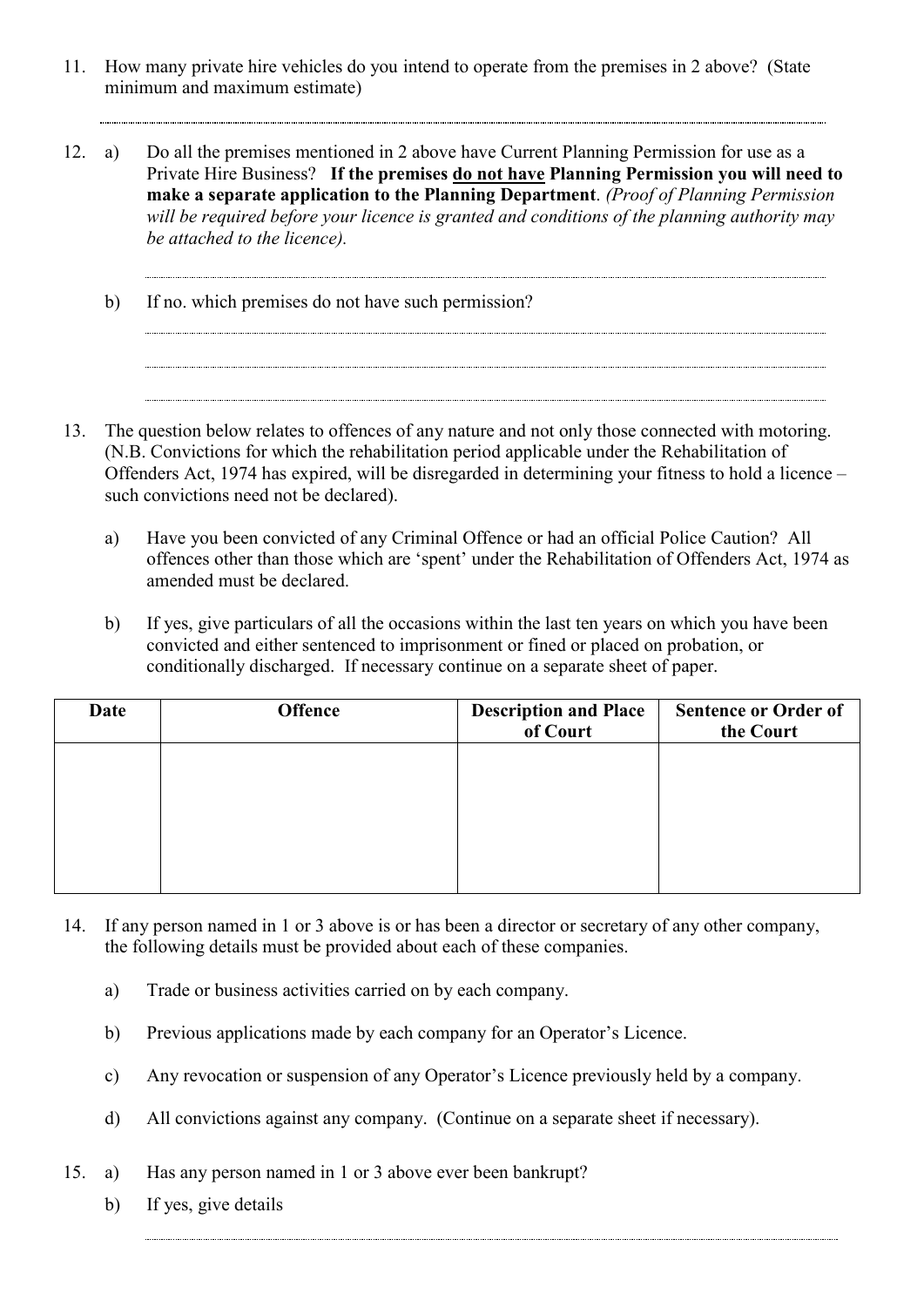#### 16. Countersignature

#### **a) COUNTERSIGNATURE**

| $\sim$                                                                                                                                                                                                                                            |
|---------------------------------------------------------------------------------------------------------------------------------------------------------------------------------------------------------------------------------------------------|
| All applications for a first Private Hire Operator's Licence (as opposed to an application to renew an existing licence)<br>require countersignature. After you have completed the form in full, this section should be completed and signed by a |
| person of professional or similar standing who has known you personally for at least two years and who is a                                                                                                                                       |
| Commonwealth or Irish Citizen resident in the UK. Your application should be countersigned by an acceptable                                                                                                                                       |
| countersignatory. (Please see attached list for guidance). Countersignatures must not be employed in the Private                                                                                                                                  |
| Hire/Hackney Carriage Business.                                                                                                                                                                                                                   |
| b) NOTES TO COUNTERSIGNATORY                                                                                                                                                                                                                      |
| As the person countersigning this application you should check and be satisfied that you meet the criteria outlined                                                                                                                               |
| in Section 5a of this form before signing the following declaration.                                                                                                                                                                              |
|                                                                                                                                                                                                                                                   |
|                                                                                                                                                                                                                                                   |
| and to the best of my knowledge and belief I know of no reason why he/she should not be granted a Private                                                                                                                                         |
| Hire Operator's Licence.                                                                                                                                                                                                                          |
|                                                                                                                                                                                                                                                   |
|                                                                                                                                                                                                                                                   |
|                                                                                                                                                                                                                                                   |
| NB. Failure to provide a contact address will delay the application.                                                                                                                                                                              |

**Applicants should be aware that Wrexham County Borough Council handles information from the Disclosure and Barring Service in accordance with the requirements of the General Data Protection regulation (GDPR,) the DBS Privacy Policy for Standard and Enhanced checks and the DBS Codes of Practice. Copies of above DBS documents can be viewed at the licensing office or obtained online at; <https://www.gov.uk/government/publications/dbs-privacy-policies>**

#### **Applicants should ensure that they read and understand the DBS Privacy Policy for Standard and Enhanced checks.**

I declare that I have re-read the particulars given above and that to the best of my knowledge and belief these particulars are true. If a Licence is granted I undertake to comply with conditions attached

on the grant of the Licence. I confirm that I have read and understood the DBS Privacy Policy for

Standard and Enhanced checks.

1. Signature of Applicant …………………………………

Date: ……………………………………..

If you knowingly or recklessly make a false statement or omit any material information from this application may be committing a criminal offence punishable on conviction.

The information collected may be shared with other departments or organisations in order that we can provide a service to you. Further details are available on the Privacy Notice section of the Council's website.

If you knowingly or recklessly make a false statement or omit any material information from this application you may be committing a criminal offence punishable on conviction by a fine of up to £400. *Please ensure that you have completed every section. Failure to do so may result in your application being delayed.* 

#### **All cheques should be made payable to Wrexham Council.**

This form should be completed and emailed to [taxiadmin@wrexham.gov.uk](mailto:taxiadmin@wrexham.gov.uk) or posted to the Licensing Section, Environment Department Transport Depot, Abbey Road, Wrexham Industrial Estate LL13 9PW. (01978) 729600. (30/09/2020)